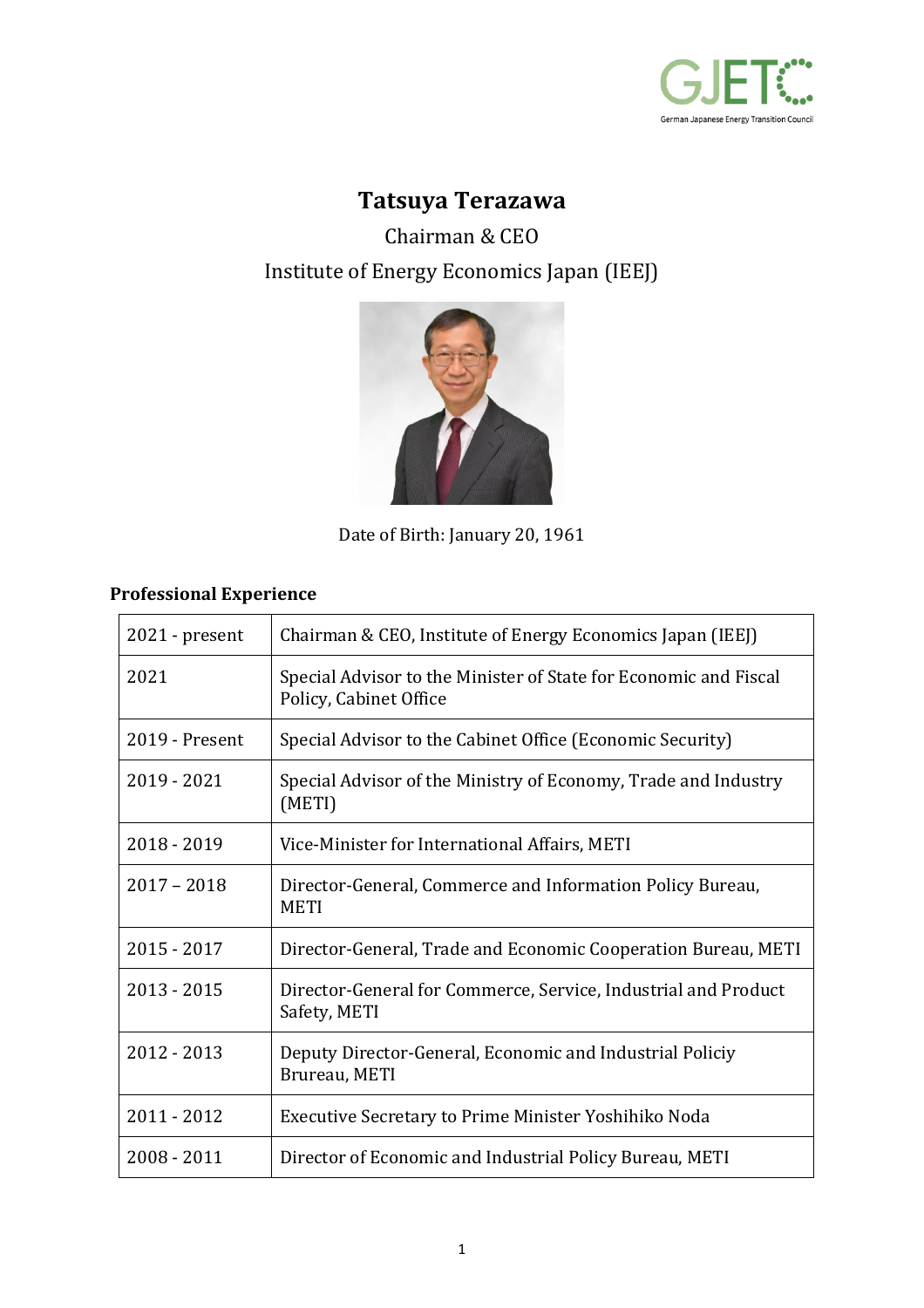

| $2005 - 2008$ | Director, Finance Division of Small and Medium Enterprise<br>Agency                                |
|---------------|----------------------------------------------------------------------------------------------------|
| $2004 - 2005$ | Director, Northeast Asia Division of Trade Policy Bureau, METI                                     |
| 2001 - 2004   | Special Advisor of the Japan External Trade Organization (JETRO)<br>New York                       |
| 1990 - 2001   | Deputy Director of Power Development Division of Agency for<br><b>Natural Resources and Energy</b> |
| 1990          | MBA, Business Administration, Harvard Business School                                              |
| 1984          | Joined Ministry of International Trade and Industry (MITI:<br>currently METI)                      |
| 1973          | Bachelor of Law, the University of Tokyo                                                           |

## **Special Assignments**

| 2020 - present | Senior Specially Appointed Professor, Tokyo University of Science |
|----------------|-------------------------------------------------------------------|
|                |                                                                   |

## **About the Institute of Energy Economics, Japan (IEEJ)**

The Institute of Energy Economics, Japan has been conducting specialized research activities in the areas of environment and energy economics for 50 years. According to the 2015 Go To Think Tank Index from the University of Pennsylvania, the Institute progressively gained recognition and now ranks Best Energy Think Tank in the World.

IEEJ dedicates a portion of its resources to meet the particular needs of its member companies. The Institute also provides numerous timely reports and studies regarding the challenges facing the world in general, often leading to policy and company strategy recommendations, both domestically and internationally. As such the Institute is constantly Mapping the Energy Future by adopting a neutral and scientific stance, through a series of comprehensive studies and recommendations that would incorporate factbased researches on energy and environmental issues, as well as geopolitical and economic analysis. With the support of highly skilled professionals and strategic advice from distinguished fellows from around the world, IEEJ is actively involved in a wide